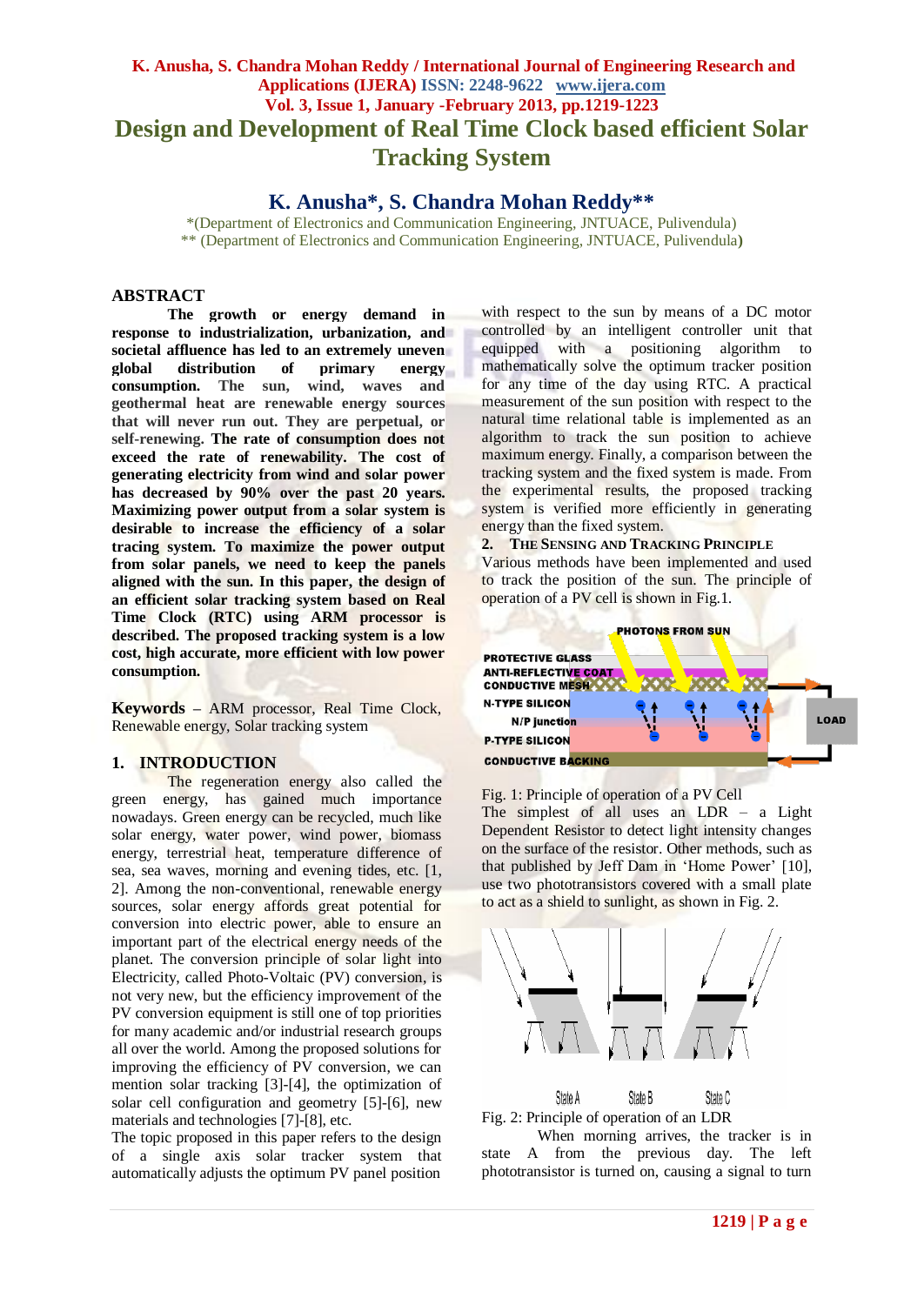the motor continuously until the shadow from the plate returns the tracker to state B. As the day slowly progresses, state C is reached shortly, turning on the right phototransistor. The motor turns until state B is reached again, and the cycle continues until the end of the day or until the minimum detectable light level is reached. The problem with a design like this is that phototransistors have a narrow range of sensitivity, once they have been set up in a circuit under set bias conditions [9]. It was because of this fact that solar cells themselves were chosen to be the sensing devices. They provide an excellent mechanism in light intensity detection – because they are sensitive to varying light and provide a near-linear voltage range that can be used to an advantage in determining the present declination or angle to the sun. As a result, a simple RTC based control system is proposed, with the natural positioning of the sun with respect to time has been implemented as an algorithm to control the solar PV by controlling the DC motor.

# **3. ARCHITECTURE OF THE SYSTEM HARDWARE**

The system architecture of the proposed solar tracking control system using LPC2148 is shown in Fig. 3.



Fig.3: Block diagram of the RTC based solar tracking system.

The positional direction of the sun with respect to time has been measured and implemented as an algorithm in the controller. Then, the controller in the chip delivers an output, the corresponding PWM signals, to drive the stepping motors. Thus, the directions of the single dimensional solar platform can be tuned to achieve optimal energy, respectively. There are two modes in the controller as follows:

## **3.1 Balancing mode**

It is used to set the initial position of the solar platform, we use switches for balancing position. The goal is to set boundary problems around for preventing too large elevating angles, which may make the solar panels crash the mechanism platform, and thus damage the motors and the platform.

# **3.2 Automatic mode**

In this mode the controller will continuously reads the Real Time Clock (RTC) and compares with the tabular values stored, if it matches with those values the corresponding positional values will be send to the PWM generator which will make the motor to operate to rotate solar panel to words sun shine, By tuning the twodimensional solar platform, the optimal efficiency of generating power will be achieved.

# **4. PRINCIPLE OF PROPOSED SOLAR TRACKER**

The final stage involved coupling the circuitry to the motor and mounting it as single unit. The final product model is seen complete in Fig. 4.



Fig.4: Final Product model of the proposed system

It has LPC2148 development board with built in ADC and RS232 features. A 6V, 300mA solar panel is fixed to the rotor of the DC motor. Communication between controller and Personal Computer (PC) is established through serial communication using RS232 to record the output voltage. The recorded output voltage from the panel is stored in the data base for analyses. The DC motor control input signals are connected to the controller and the output of the panel was connected to a load that would dissipate 9W that would match the panel's rating. 9W at 12V corresponds to a current of 0.75A, so by Ohm"s law; a load resistance was calculated as being 16Ω. A 15Ω, 50W resistor was the closest value found and was connected to the panel. The tracking device still requires power, but a 12V battery that is connected in a charging arrangement with the solar panel supplies it. The voltage across and current through the load was monitored using ADC channels of the controller, and was recorded every half hour on a clear day into a data base. The readings were taken on a span of days that possessed similar conditions including no cloud cover.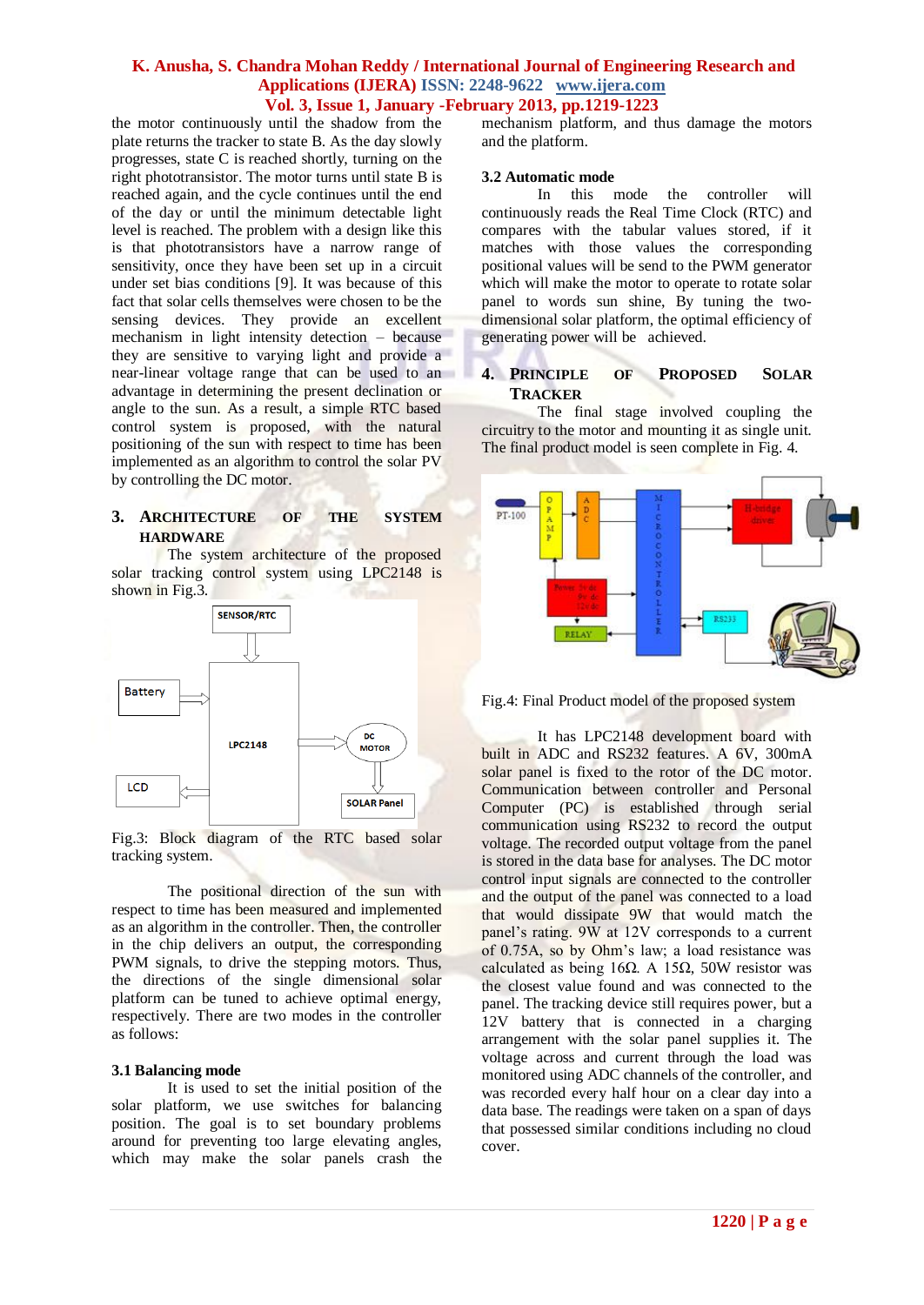#### **5. FLOW CHART**

The flowchart is so drawn that it is selfexplanatory and gives the complete idea of how computer sequentially does the different operations to measurement and control. The flow chart of motor position control system for solar tracking application is shown in Fig.5.



Fig.5: Flow chart of the RTC based solar tracking system

The controller will continuously reads the Real Time Clock (RTC) and compares with the tabular values stored, if it matches with those values the corresponding positional values will be send to the PWM generator which will make the motor to operate to rotate solar panel to words sun shine, By tuning the two-dimensional solar platform, the optimal efficiency of generating power will be achieved.

## **6. EXPERIMENTAL RESULTS**

The hardware implementation of ARM based solar tracking system kit board is shown in below Fig. 6 and the test setup of the designed solar tracking system are shown in Fig. 7.



Fig.6**:** Prototype of proposed solar tracking system



Fig. 7**:** Experimental setup of the proposed solar tracking system

The panel is connected to the DC motor and is controlled through the microcontroller. The output voltage of the panel will be read through the ADC channel of the controller and the converted digital voltage values are sent to the remote device through the RS232 communication channel, at the receiver side the personal computer will receives the signals sent by the controller and stores the readings in the Data Base. Initially the panel output voltage readings have been measured for a day by fixing the panel in a fixed direction, again tested by making panel rotatable according to the sun tracking using RTC. These values are recorded for six days.

The tracking results are compared with fixed solar system results. From the results, it is observed that the performance of the tracking system is 40% more efficient than a fixed solar system. The solar energy is captured from the sun with fixed system means without tracking can be taken for six days is shown in Table 1 and the energy captured with the tracking system can be taken for six days is shown in Table 2. The performance analyses of the proposed solar tracking system over fixed solar panel for six days are shown from Fig. 8 to Fig. 13. Table 1: Captured solar energy with a fixed solar panel system.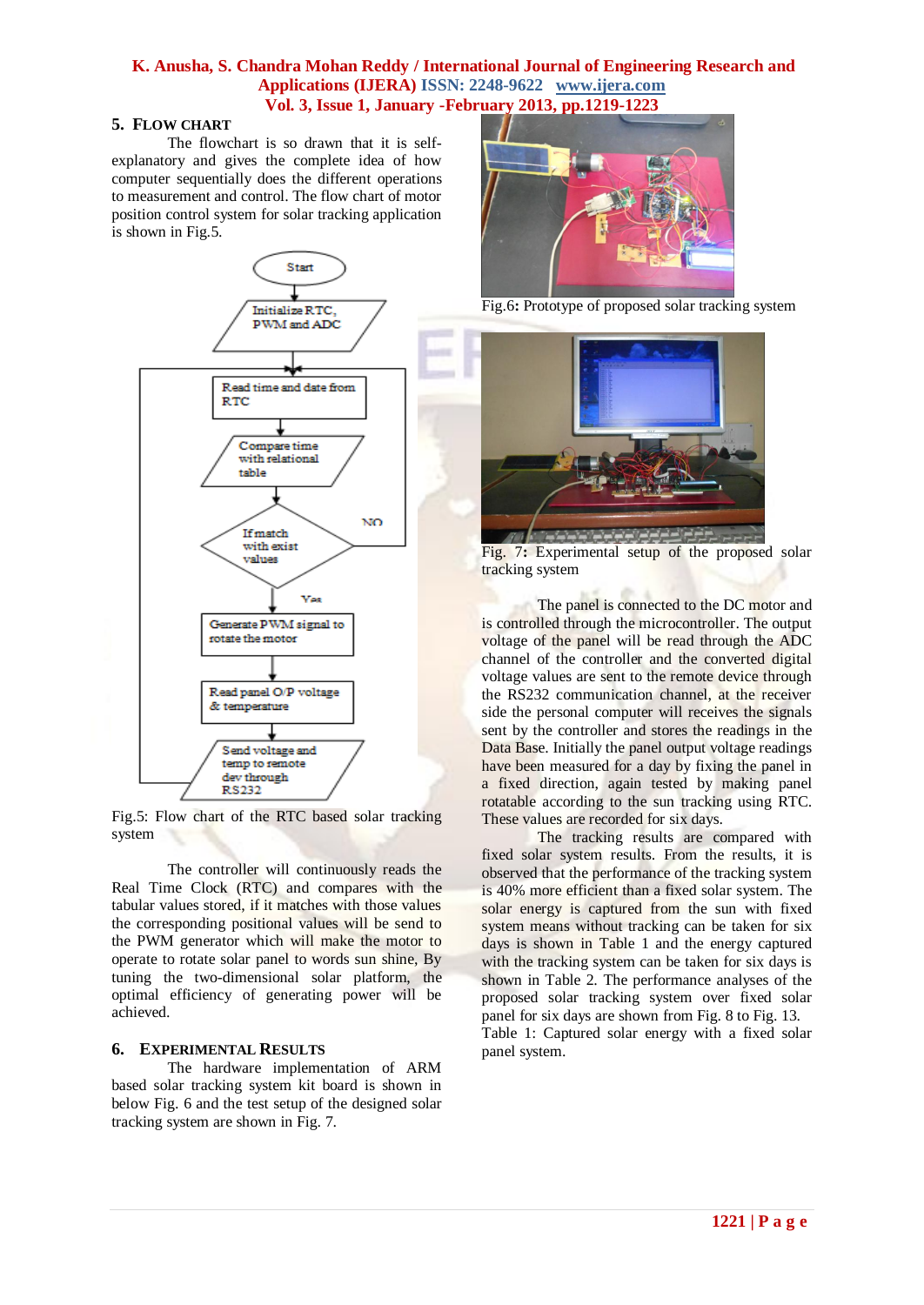| Time    | Captured voltage in Volts |            |            |            |            |            |  |  |
|---------|---------------------------|------------|------------|------------|------------|------------|--|--|
|         | On                        | On         | On         | On         | On         | On         |  |  |
|         | 12/12/2012                | 13/12/2012 | 14/12/2012 | 21/12/2012 | 22/12/2012 | 23/12/2012 |  |  |
| 6.00 AM | ٥                         | 0          | 0          | 0          | 0          | 0          |  |  |
| 7.00 AM |                           | ٥          |            | ٥          | 0          | ٥          |  |  |
| 8.00 AM |                           |            |            |            |            |            |  |  |
| 9.00 AM | 2                         |            | ŋ,         |            | 2          |            |  |  |
| 10.00AM |                           |            |            |            |            |            |  |  |
| 11.00AM | ٦                         | ٦          | 3          |            | 2          | 2          |  |  |
| 12.00AM | 4                         | 3          | 3          | 3          | 3          | 3          |  |  |
| 1.00 PM | 4                         | 4          | 4          | 4          | 4          | 3          |  |  |
| 2.00 PM | ٦                         |            | 4          | ٦          | 4          | 4          |  |  |
| 3.00 PM |                           | ٦          | 3          |            | 3          | 3          |  |  |
| 4.00 PM |                           | 2          | ŋ,         |            | 2          | ŋ,         |  |  |
| 5.00 PM | 0                         | 0          |            | 0          |            |            |  |  |
| 6.00 PM | ٥                         | 0          | 0          | ٥          | 0          | ٥          |  |  |

Table 2: Captured solar energy with the proposed solar tracking system.

| Time    | Captured voltage in Volts |            |            |            |            |                |  |  |  |
|---------|---------------------------|------------|------------|------------|------------|----------------|--|--|--|
|         | On                        | On         | On         | On         | On         | On             |  |  |  |
|         | 12/12/2012                | 13/12/2012 | 14/12/2012 | 21/12/2012 | 22/12/2012 | 23/12/2012     |  |  |  |
| 6.00 AM |                           | ٥          | 0          | ٥          | ٥          | ٥              |  |  |  |
| 7.00 AM |                           |            |            |            |            |                |  |  |  |
| 8.00 AM |                           | 2          | 2          |            |            | 2              |  |  |  |
| 9.00 AM | ٩                         | 2          | 2          |            | 2          | 2              |  |  |  |
| 10.00AM | ٩                         | ٩          | 3          | 2          | ٩          | 3              |  |  |  |
| 11.00AM | 4                         | 3          | 4          |            | 3          | 4              |  |  |  |
| 12.00AM | 5                         | 4          | 4          | 4          | 4          | 4              |  |  |  |
| 1.00 PM | ٩                         | 5          | 5          | ٢          | ٩          | 5              |  |  |  |
| 2.00 PM | Δ                         | 5          | 5          | 4          | ٢          | 5              |  |  |  |
| 3.00 PM | Δ                         | ٦          | 4          | ٩          | 4          | 4              |  |  |  |
| 4.00 PM |                           | 3          | 3          |            | 3          | 3              |  |  |  |
| 5.00 PM | $\overline{2}$            | 2          |            |            |            | $\overline{2}$ |  |  |  |
| 6.00 PM |                           | 0          | 0          |            | ٥          |                |  |  |  |
|         |                           |            |            |            |            |                |  |  |  |







Fig.9: Comparison between fixed and proposed System on 13/12/2012







 $\begin{array}{c} \left( \begin{array}{c} \text{12: Comparison between fixed and proposed} \\ \text{14.4}\end{array} \right) \end{array}$ System on 22/12/2012